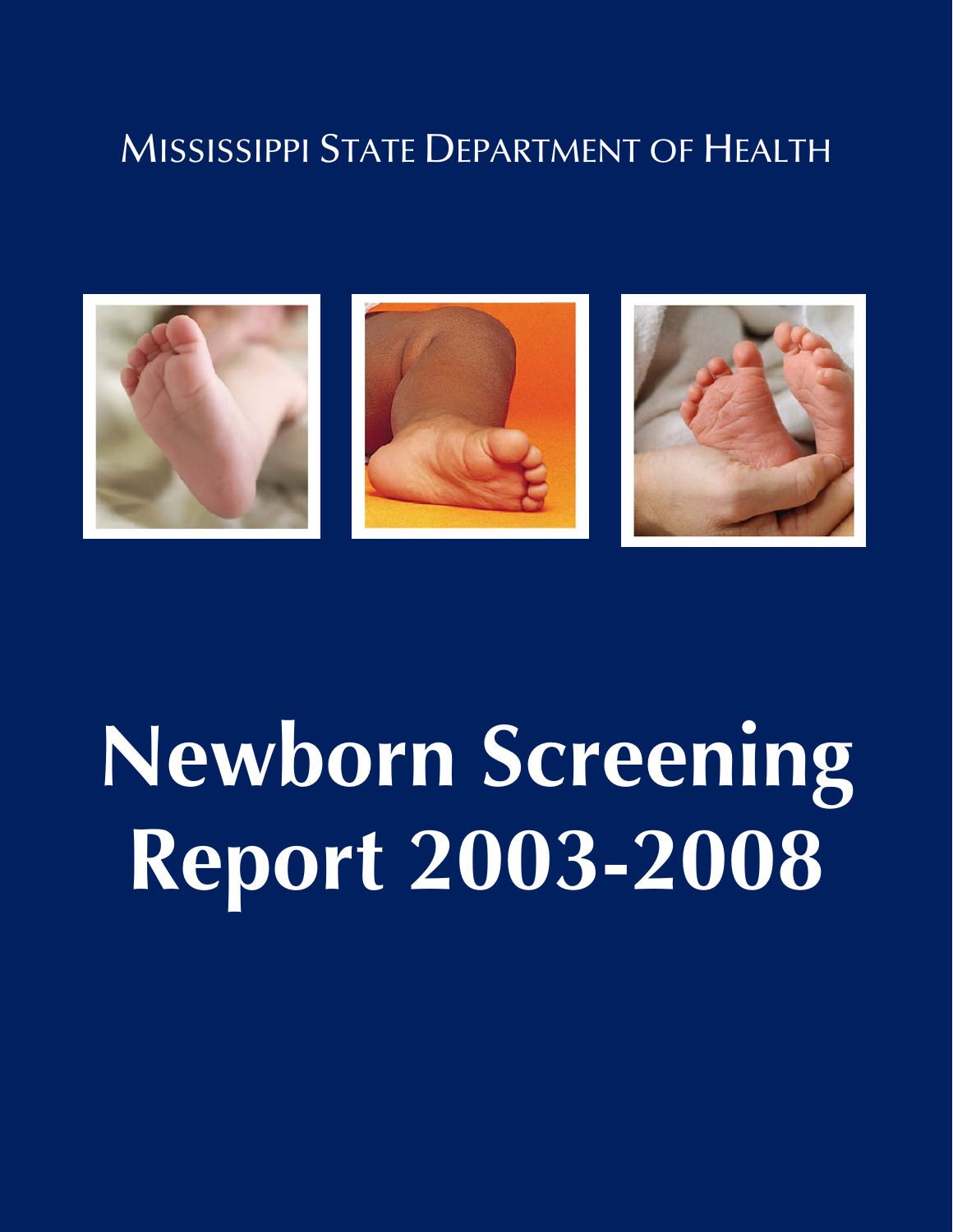#### **AUTHORS AND CONTRIBUTORS**

Beryl W. Polk, PhD, MS, CPM Director, Genetic Services Program

Philis Hoggatt, RN Nurse Coordinator, Newborn Screening Program

Lynn Walker, MD Pediatric Clinician

Patricia Terry, MSM, LSW Program Manager

Geneva Cannon, MHS, RN Director, Office of Child and Adolescent Health

Connie L. Bish, PhD, MPH State MCH Epidemiologist

Ninglong Han, MS Biostatistician, Office of Health Data and Research

Miranda Richardson, BS Health Program Specialist, Senior

LaQuita S. Cooper, MPH, MHSA Division Director

#### **ACKNOWLEDGMENTS**

The Newborn Screening Program wishes to thank the Mississippi Genetics Advisory Committee (GAC) for its vital role in supporting the activities of the Mississippi State Department of Health (MSDH) Newborn Screening Program and the MSDH staff for coordinating care of newborns identified with genetic disorders/diseases.

Through the committed work and dedication of health department staff and the continued involvement of the Genetics Advisory Committee, we will work together to maintain Newborn Screening as a successful public health service for our great state.



Mississippi State Department of Health, Office of Child and Adolescent Health Bureau of Genetic Services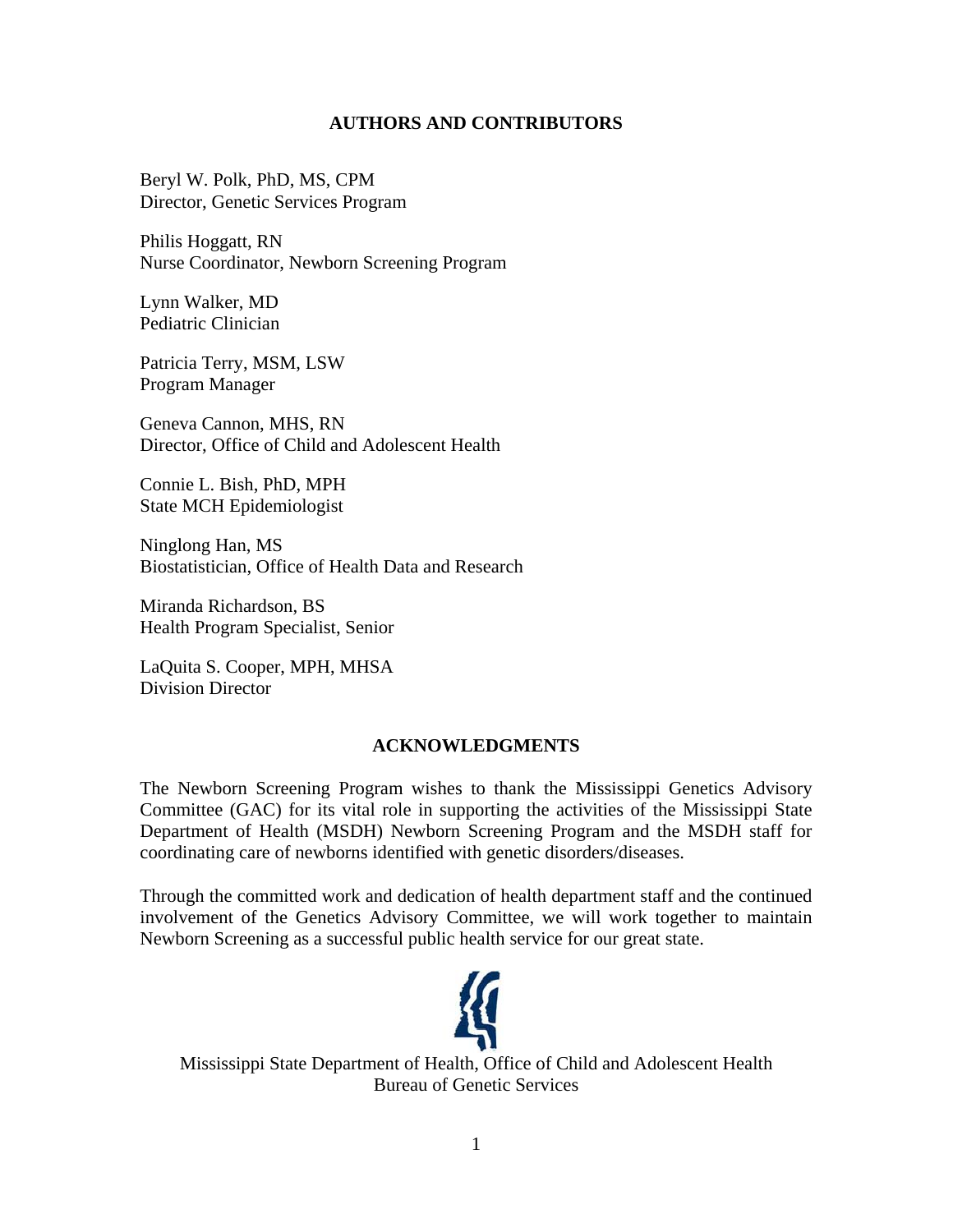# **TABLE OF CONTENTS**

| Genetic and Sickle Cell Clinics by Public Health District 12        |  |  |  |  |  |  |
|---------------------------------------------------------------------|--|--|--|--|--|--|
|                                                                     |  |  |  |  |  |  |
| Appendix A: Mississippi Genetic Newborn Screening Panel14           |  |  |  |  |  |  |
| Disease/Disorder Possible Treatment Considerations15<br>Appendix B: |  |  |  |  |  |  |
|                                                                     |  |  |  |  |  |  |
|                                                                     |  |  |  |  |  |  |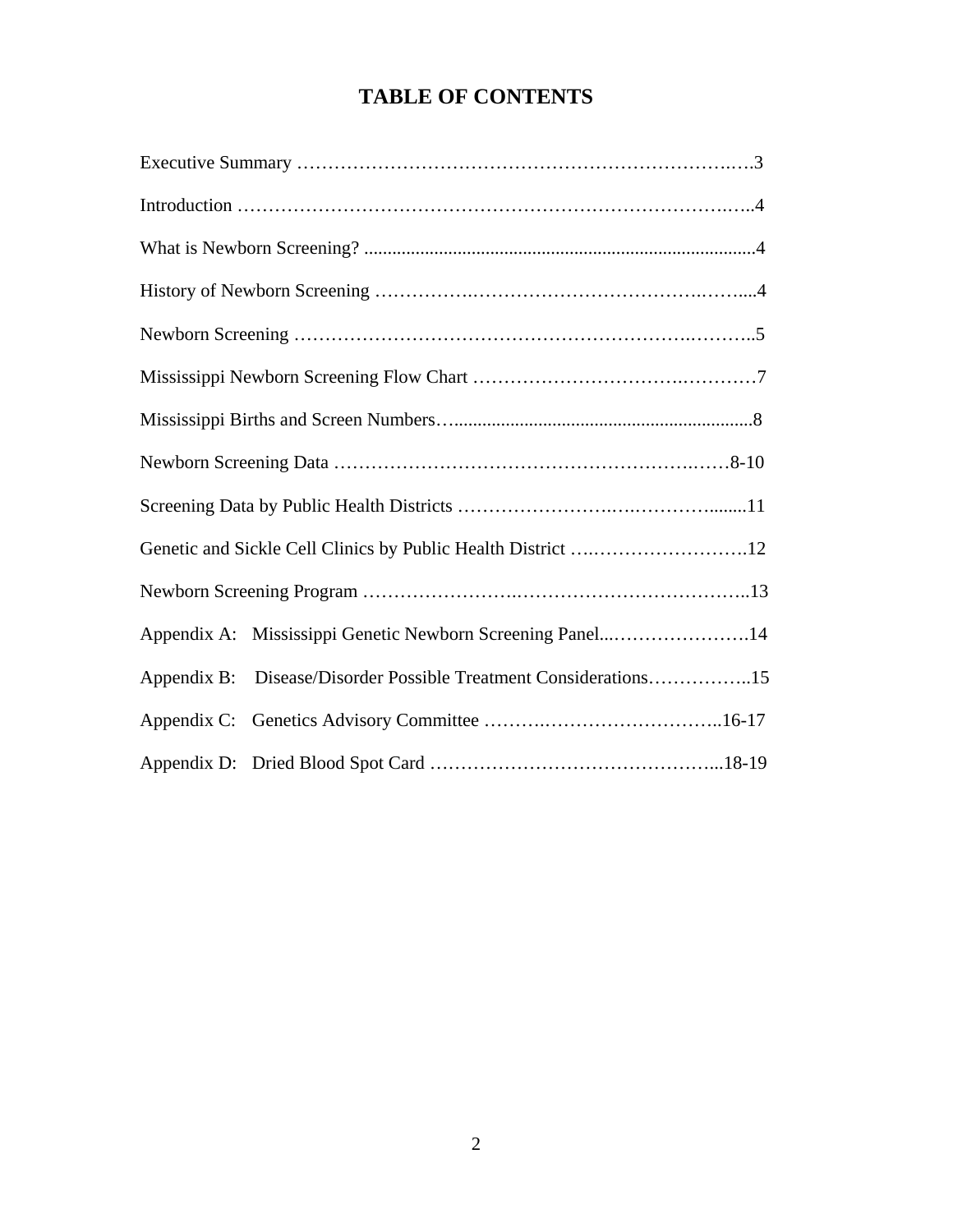#### **EXECUTIVE SUMMARY**

Newborn screening is a well-established national public health program credited with saving lives. This national program has a long history dating back to the 1960's and has made advances in both science and technology. In 1979 newborn screening in Mississippi began with two disorders and by 2003 included 40 disorders (Appendix A). Newborn screening continues to evolve with further additions anticipated in the future.

Experienced staff and detailed systems are in place to manage the daily activities of the program. MSDH Newborn Screening Program is highly organized and efficient and ensures that all infants born in Mississippi receive a complete newborn screen in a timely manner with repeat testing and follow-up as indicated.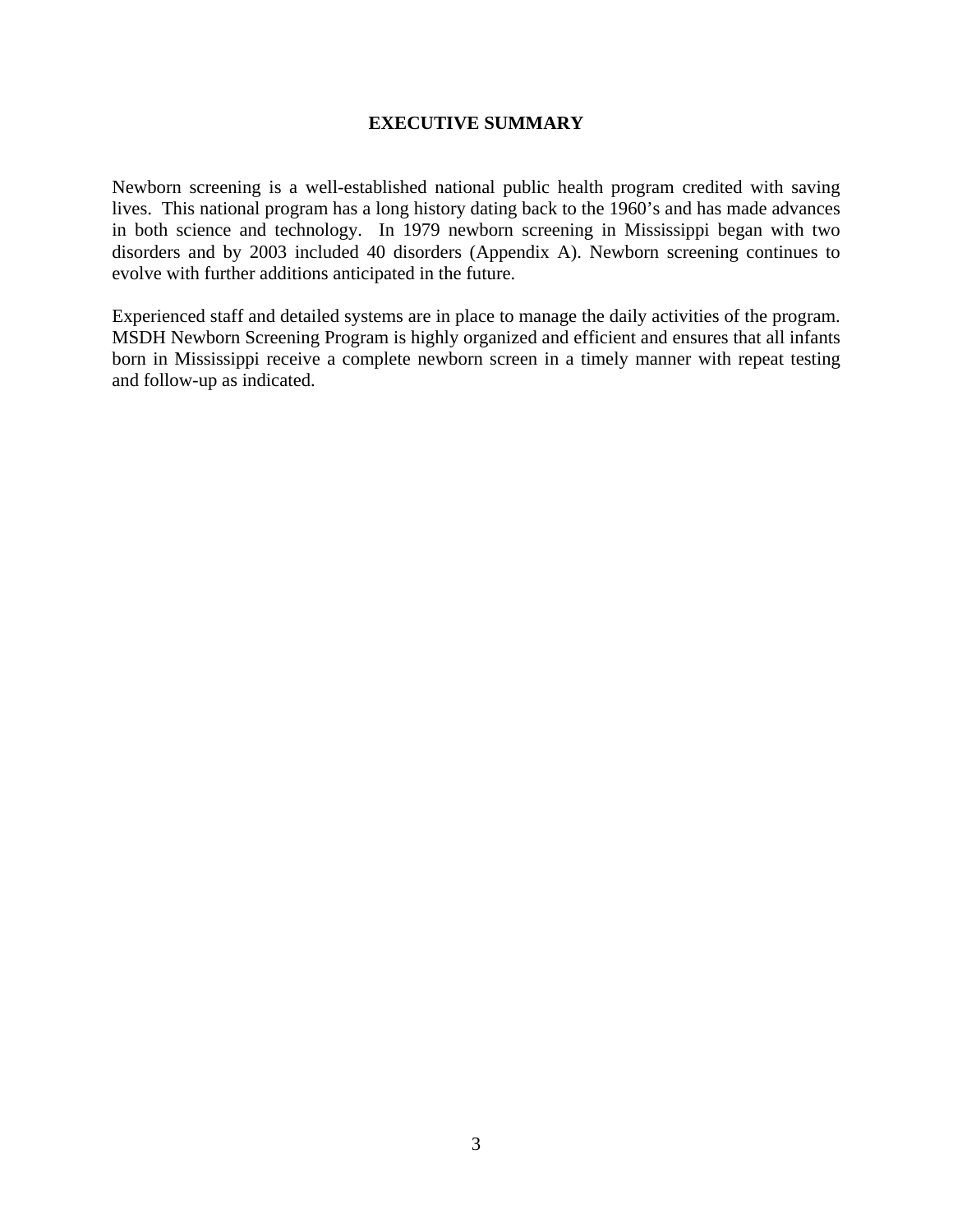#### **INTRODUCTION**

This Newborn Screening Report provides an overview of screening performance, diagnosis confirmation, quality assurance, and includes four appendices. Appendix A is the list of disorders included in the Mississippi Newborn Screening Panel. Appendix B describes disorders/diseases, consequences, and treatment options. Appendix C lists the Mississippi Genetics Advisory Committee members. Appendix D is an example of the dried blood spot card.

#### **WHAT IS NEWBORN SCREENING?**

Newborn screening is a public health service performed before a baby is discharged from the delivering facility to identify serious or life threatening conditions prior to symptoms. This screening provides early detection of numerous diseases and disorders so that timely treatment can be initiated and long term sequelae minimized. Long term sequelae, depending on the condition, may include organ damage, stroke, or death if left undiagnosed and untreated.

#### **HISTORY OF NEWBORN SCREENING**

In the 1960's, Dr. Robert Guthrie of Buffalo, New York developed a bacterial inhibition assay to diagnose phenylketonuria (PKU). The level of the amino acid phenylalanine in a drop of dried blood collected on filter paper was measured using a bacterial inhibition assay. Newborns could then be identified with PKU, and a diet low in phenylalanine could be started early to hopefully avoid mental retardation, behavioral problems, and other abnormalities.

Newborn screening for PKU and hypothyroidism began in Mississippi in 1979 when the State Board of Health was authorized by the Mississippi Legislature to establish a testing program for these diseases. Thus, newborn screening on a voluntary basis began. In 1984 this testing became mandatory by Mississippi law for all newborns. Further legislation in 1988 authorized the addition of two more disorders, hemoglobinopathies and galactosemia, and in 2001 congenital adrenal hyperplasia was added. In 2002, the Ben Haygood Comprehensive Newborn Screening Program was enacted, taking advantage of tandem mass spectrometry, molecular technologies, and biochemical analysis to increase the number of disease/disorders screened to 40. After education of health care providers and staff in delivering facilities, implementation of this expanded screen began in June 2003.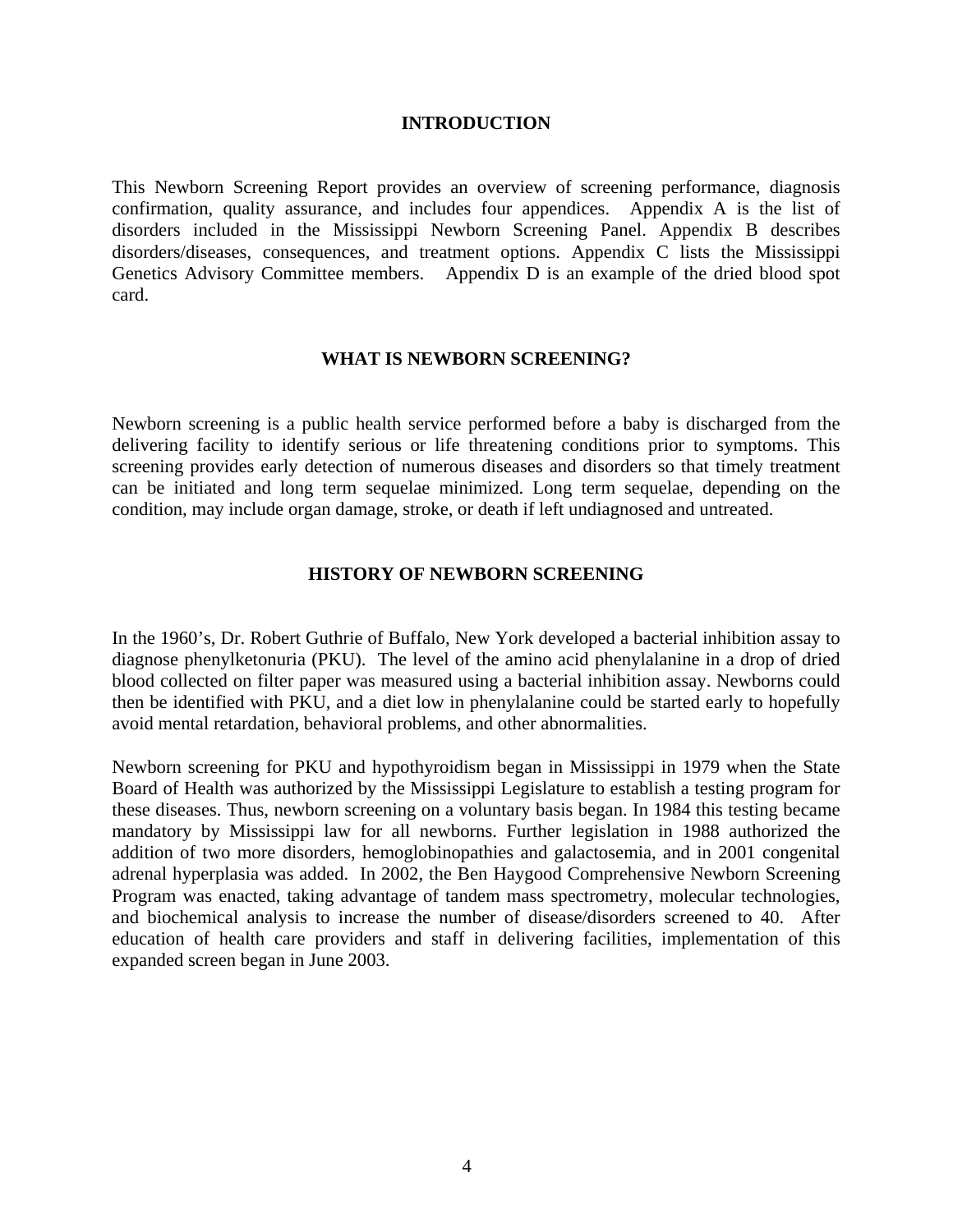#### **NEWBORN SCREENING**

The primary goal of the Newborn Screening Program is to screen every baby born in the state and refer infants with abnormal results to appropriate centers for evaluation, confirmatory testing, and initiation of medical and/or nutritional management as needed. The newborn screening system includes birthing hospitals, a contract screening laboratory, public health staff, and tertiary care centers. The program is located in the MSDH Health Services' Office of Child and Adolescent Health in the Bureau of Genetic Services. The interactions of the components of this system are further explained below and in the flow chart that follows.

#### A. BIRTHING HOSPITALS

Mississippi currently has 44 hospitals that provide obstetric and newborn care. Hospital staff facilitate the screening process by completing the dried blood spot card and collecting the specimen properly (see Appendix D). An overnight courier service delivers the specimens to the screening laboratory.

#### B. LABORATORY

PerkinElmer Genetics in Bridgeville, Pennsylvania performs the newborn screen testing. This laboratory is accredited by Clinical Laboratory Improvement Amendments (CLIA) and is directed by Joseph M. Quashnock, Laboratory Director, PhD, FACB. The laboratory establishes reference ranges for each disorder to maximize detection rates while minimizing the rate of false positives and false negatives.

The screening laboratory generates hospital quality assurance reports which can be accessed through the laboratory's website. The report compares specimen quality for each hospital to statewide specimen quality. Quality indicators include, but are not limited to, adequate specimen collection, complete identifying information, and timely specimen transport to the screening laboratory.

#### C. FOLLOW-UP/CARE COORDINATION

The newborn screening staff notify an infant's primary care provider of an abnormal screening result and assist as needed with referral to a tertiary care center. This follow-up and care coordination begins with all abnormal screening results. After diagnosis, care coordination continues with the tertiary care center and primary care provider so that each child has access to appropriate resources.

In addition, MSDH Genetic/Children Medical Program (CMP) coordinators in each public health district review the hospitals' quality assurance reports, visit hospitals to evaluate the screening process, and make recommendations for improvements as indicated. Ongoing updates and training are provided to hospitals.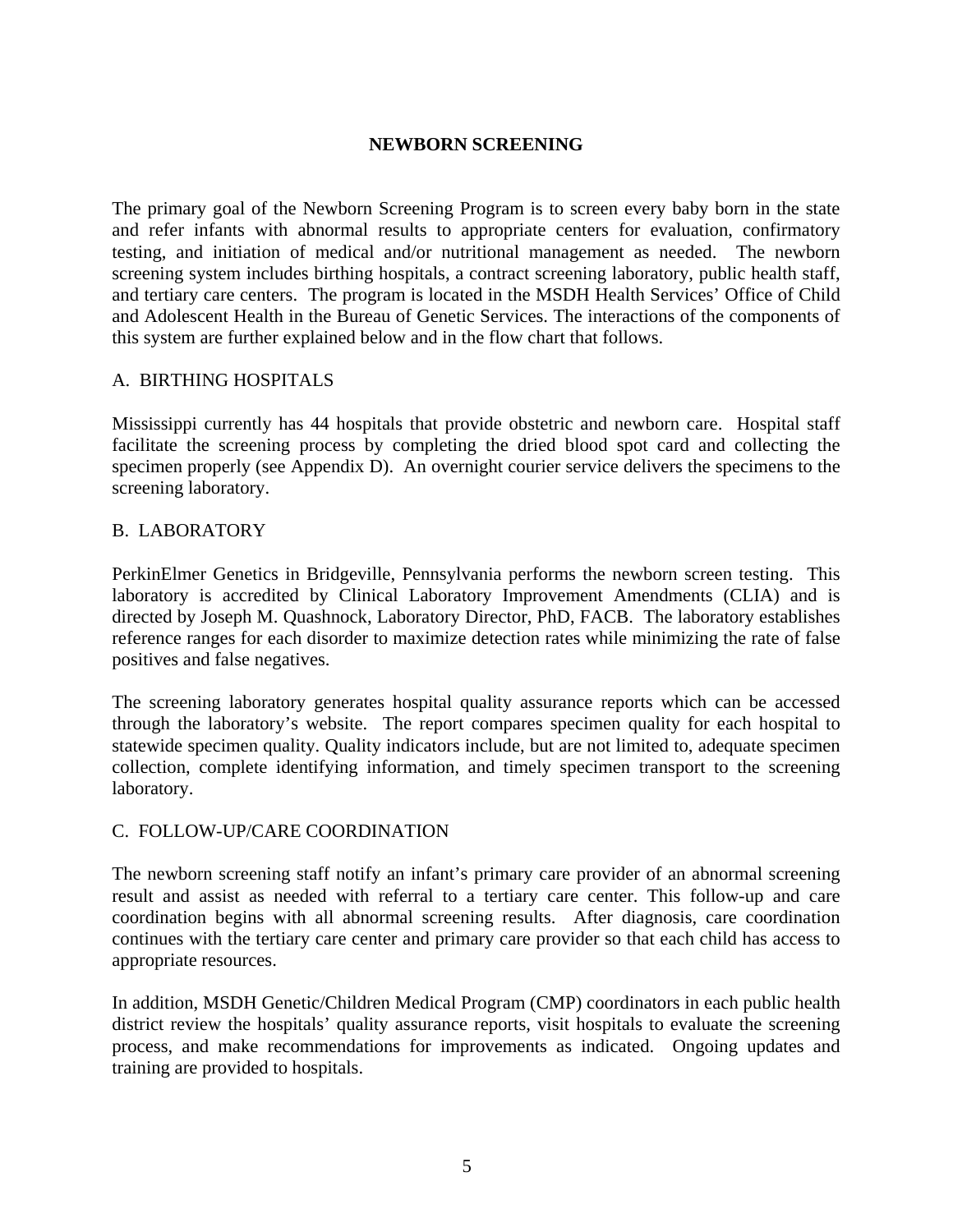#### D. TERTIARY CARE CENTERS

Primary care providers or newborn screening staff refer infants and their families to appropriate tertiary care centers for evaluation, diagnosis, and treatment. These specialty centers include, but are not limited to, the state's only tertiary care center at the University of Mississippi Medical Center (UMMC) in Jackson. UMMC pediatric specialty care providers utilized for newborn screening follow-up and consultation include endocrinologists, hematologists, pulmonologists, and metabolic disease specialists. Additionally, satellite genetic and sickle cell clinics are located throughout the state.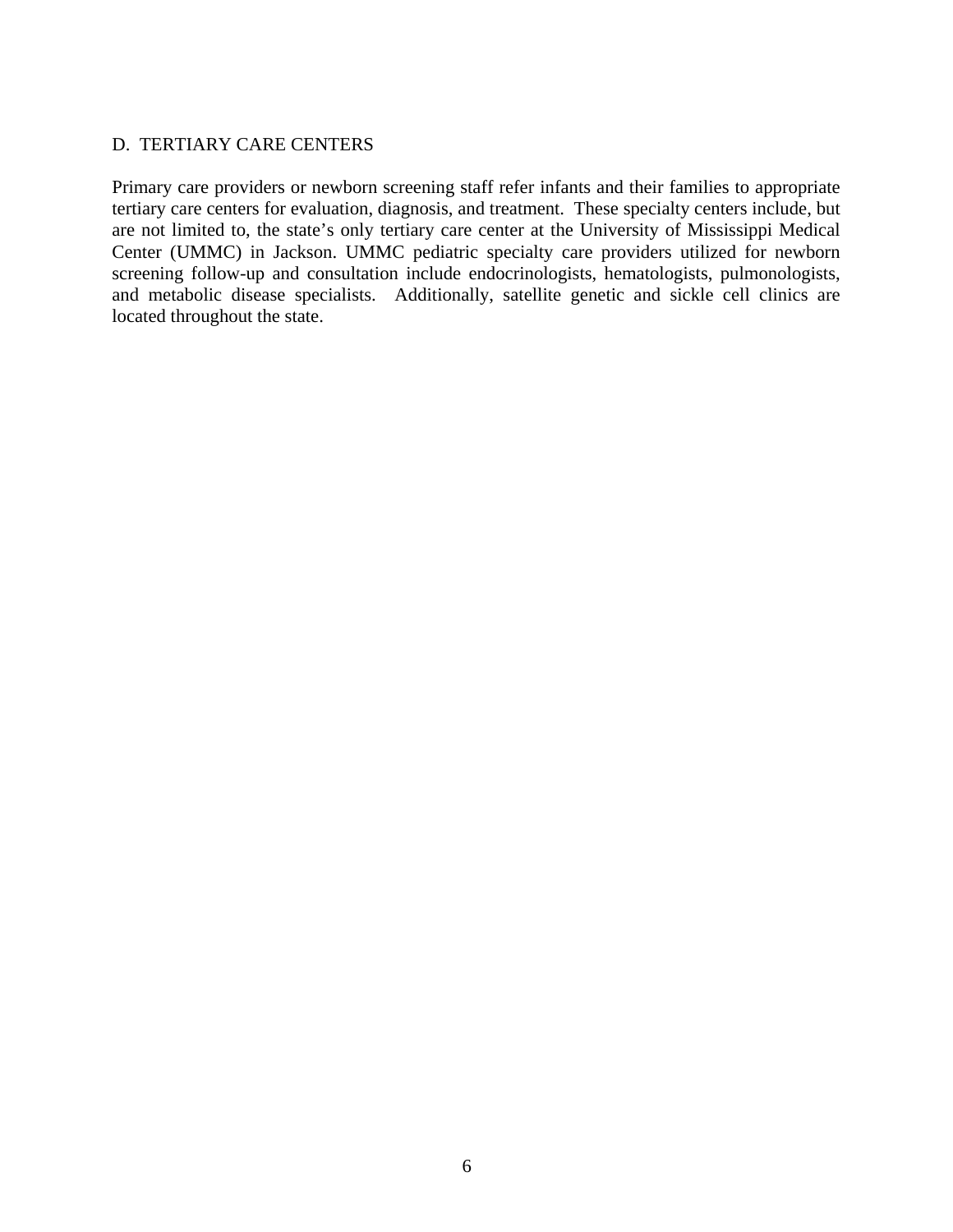#### **MISSISSIPPI NEWBORN SCREENING FLOW CHART**



The flow chart above explains the path of a screening specimen from collection to results. This process includes birthing hospitals, the newborn screening laboratory, newborn screening staff, primary care providers, and tertiary care centers.

\* Reasons for a repeat newborn screening include, but are not limited to, specimen quantity insufficient for testing, specimen appears diluted or contaminated, and specimen exhibits serum rings.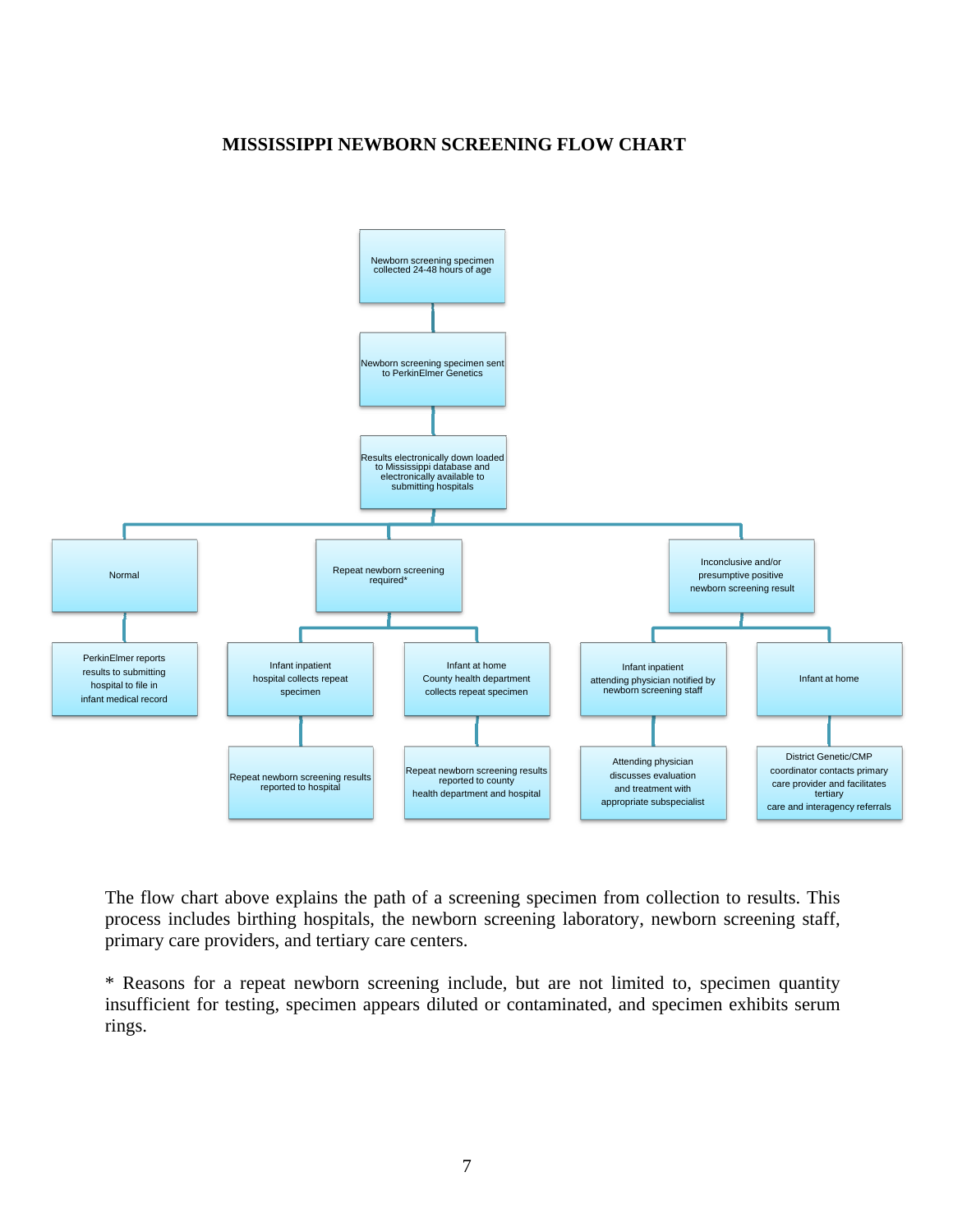#### **MISSISSIPPI BIRTHS AND SCREEN NUMBERS**

Through the collaboration of all stakeholders in the newborn screening process, a majority of Mississippi births are screened each year. Table 1 shows the number of births in Mississippi compared to the number of newborns screened from June 1, 2003, when the Ben Haygood Comprehensive Newborn Screening Program began, through December 31, 2008. MSDH Vital Statistics provides Mississippi birth numbers, while screening numbers are compiled from the newborn screening laboratory and MSDH newborn screening database. A screen may not have been performed because of the following reasons: infant transferred out of state for a higher level of care shortly after birth, infant death prior to specimen collection, or religious exemption. The total number of screens is greater than the number of births because repeat screens may be necessary due to inconclusive results or improper specimen collection or handling. Also all newborns delivered and tested out of state, but residing in Mississippi with unacceptable, inconclusive, or presumptive positive screening results are retested through the Mississippi Newborn Screening Program.

|                                        | $(6/1/2003 - 12/31/2003)$ | 2004   | 2005   | 2006   | 2007   | 2008   |
|----------------------------------------|---------------------------|--------|--------|--------|--------|--------|
| Births in<br>Mississippi               | 25,293                    | 41,562 | 41,180 | 44,863 | 45,509 | 44,136 |
| Number of<br><b>Newborns Screened</b>  | 24,966                    | 41,480 | 40,726 | 44,444 | 44,738 | 43,573 |
| <b>Total Number of</b><br>Screens      | 26,063                    | 42,603 | 43,323 | 47,010 | 47,062 | 45,684 |
| Percent of<br><b>Newborns Screened</b> | 98.7%                     | 99.8%  | 98.9%  | 99.0%  | 98.3%  | 98.7%  |

#### **Table 1: Mississippi Births and Screens**

#### **NEWBORN SCREENING DATA**

Over the five and a half year period since expanded newborn screening began, a majority (99.7%) of all newborn screens have been normal. However, a total of 718 disorders/diseases have been confirmed. Table 2 on the following page delineates these confirmed disorders/diseases. Confirmation occurs after additional studies have been performed by tertiary care centers.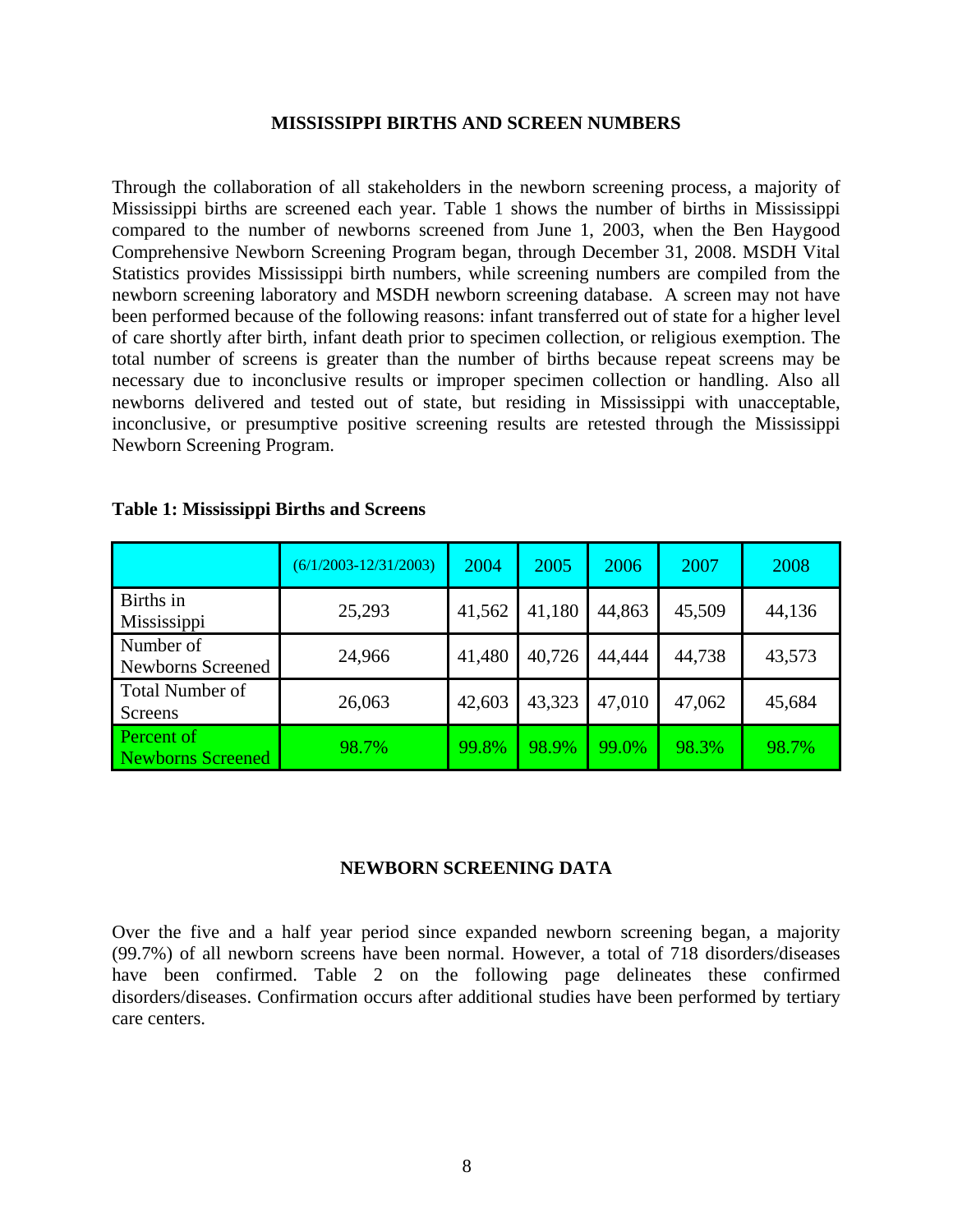| <u>Commandus Dagon Gergi Dagengen 2000 tour 200</u> |                   |      |      |      |      |      |              |
|-----------------------------------------------------|-------------------|------|------|------|------|------|--------------|
| <b>Amino Acid Disorders</b>                         | 2003 <sup>1</sup> | 2004 | 2005 | 2006 | 2007 | 2008 | <b>Total</b> |
| Carbamoylphosphate Synthetase Deficiency            |                   |      |      |      |      |      |              |
| Citrullinemia (ASA Synthetase Deficiency)           |                   |      |      |      |      |      |              |
| Homocystinuria                                      |                   |      |      |      |      |      |              |
| Hypermethioninemia                                  |                   |      |      |      |      |      |              |
| Phenylketonuria (PKU)                               |                   |      |      |      |      |      | $\Omega^2$   |
| Tyrosinemia                                         |                   |      |      |      |      |      |              |
| <b>Total</b>                                        |                   |      |      |      |      |      |              |

**Table 2: Confirmed Disorders/Diseases 2003-2008** 

| <b>Organic Acid Disorders</b>                | 2003 <sup>1</sup> | 2004 | 2005 | 2006 | 2007 | 2008 | <b>Total</b> |
|----------------------------------------------|-------------------|------|------|------|------|------|--------------|
| 2-Methylbutyryl-CoA Dehydrogenase Deficiency |                   |      |      |      |      |      |              |
| 3-Methylcrotonyl-CoA Carboxylase Deficiency  |                   |      |      |      |      |      |              |
| 3-Methylglutyryl-CoA Hydratase Deficiency    |                   |      |      |      |      |      |              |
| Glutaric Aciduria Type                       |                   |      |      | ◠    |      |      |              |
| Isobutyryl-CoA Dehydrogenase Deficiency      |                   |      |      |      |      |      |              |
| Isovaleric Acidemia                          |                   |      |      |      |      |      |              |
| Methylmalonic Acidemia                       |                   |      |      |      |      |      |              |
| Propionic Acidemia                           |                   |      |      |      |      |      |              |
| <b>Total</b>                                 |                   |      |      |      |      |      |              |

| <b>Fatty Acid Oxidation Disorders</b>                | 2003 <sup>1</sup> | 2004 | 2005 | 2006 | 2007 | 2008 | <b>Total</b> |
|------------------------------------------------------|-------------------|------|------|------|------|------|--------------|
| Medium-Chain Acyl-CoA Dehydrogenase                  |                   | 2    | ◠    |      | 3    | 2    | 16           |
| Deficiency                                           |                   |      |      |      |      |      |              |
| Multipe Acyl-CoA Dehydrogenase Deficiency            |                   |      |      |      |      |      |              |
| Short-Chain Acyl-CoA Dehydrogenase<br>Deficiency     |                   |      |      |      | 4    |      |              |
| Very Long-Chain Acyl-CoA Dehydrogenase<br>Deficiency |                   |      |      |      |      |      |              |
| <b>Total</b>                                         |                   |      |      |      |      | 8    | 32           |

| <b>General Disorders</b>       | 2003 <sup>1</sup> | 2004 | 2005           | 2006 | 2007 | 2008 | <b>Total</b> |
|--------------------------------|-------------------|------|----------------|------|------|------|--------------|
| <b>Biotinidase Deficiency</b>  |                   | 8    | 4              | 2    | 6    |      | $28^{3}$     |
| Congenital Hypothyroidism      | 13                | 28   | 18             | 16   | 15   | 16   | 106          |
| Congenital Adrenal Hyperplasia |                   |      | $\overline{2}$ | 3    | 2    |      | 7            |
| <b>Cystic Fibrosis</b>         |                   | 12   | 5              | 5    | 12   | 11   | 46           |
| Galactosemia                   | ⇁                 | 13   | 5              | 5    | 8    | 11   | $49^{4}$     |
| Hemoglobinopathies             | 48                | 71   | 62             | 87   | 79   | 78   | 425          |
| <b>Total</b>                   | 70                | 132  | 96             | 118  | 122  | 123  | 661          |
| <b>GRAND TOTAL</b>             | 70                | 139  | 108            | 136  | 134  | 131  | 718          |

<sup>1</sup> June 1, 2003 through December 31, 2003<br> $2^2$ 5 Classic PKU

<sup>3</sup> 14 Complete Biotinidase Deficiency

4 8 Classic Galactosemia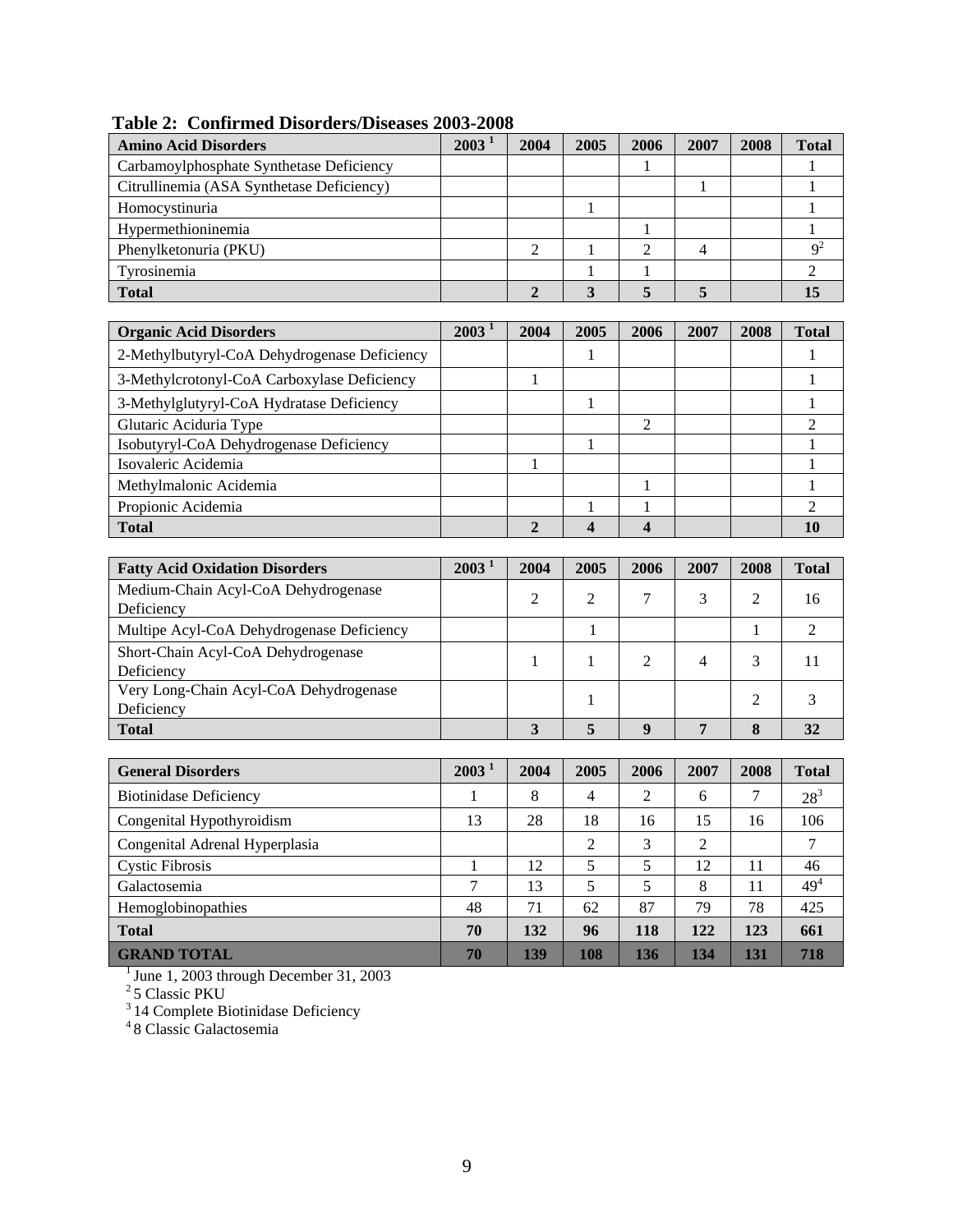Hemoglobinopathies represent the largest group of disorders/diseases identified through newborn screening. Table 3 provides further details of abnormal hemoglobin types.

| <b>Disorders</b>                 | 2003 <sup>1</sup> | 2004           | 2005           | 2006           | 2007 | 2008 | Grand<br><b>Total</b> |
|----------------------------------|-------------------|----------------|----------------|----------------|------|------|-----------------------|
| Hemoglobin Sickle Cell Anemia    | 26                | 42             | 37             | 36             | 31   | 27   | 199                   |
| Hemoglobin FS+Barts              |                   |                |                |                | 2    |      | 3                     |
| Hemoglobin Sickle C Disease      | 12                | 16             | 13             | 34             | 34   | 21   | 130                   |
| Hemoglobin S/Beta + Thalassemia  | 1                 | 5              | $\overline{4}$ | 6              | 4    | 14   | 34                    |
| Hemoglobin S/ Beta O Thalassemia |                   | $\overline{2}$ |                | 5              |      | 3    | 12                    |
| Hemoglobin C Disease             | 9                 | $\overline{2}$ | 3              | 2              | 4    | 4    | 24                    |
| Hemoglobin C/Beta + Thalassemia  |                   | 3              | 4              | $\mathfrak{D}$ | 3    | 7    | 19                    |
| Hemoglobin C/Beta O Thalassemia  |                   |                |                |                |      |      |                       |
| Hemoglobin B/Thal                |                   |                |                |                |      |      |                       |
| Hemoglobin D-LA+C                |                   |                |                |                |      |      |                       |
| Hemoglobin E Disease             |                   |                |                |                |      |      |                       |
| <b>Grand Total</b>               | 48                | 71             | 62             | 87             | 79   | 78   | 425                   |

**Table 3: Hemoglobinopathy Disorders identified through Newborn Screening, 2003-2008** 

<sup>1</sup> June 1, 2003 through December 31, 2003

Hemoglobin trait is an important finding in newborn screening. Table 4 shows the breakdown of hemoglobin traits identified during the five and a half year period.

| <b>Trait</b>                           | $2003^1$ | 2004           | 2005 | 2006 | 2007           | 2008           | <b>Grand Total</b> |
|----------------------------------------|----------|----------------|------|------|----------------|----------------|--------------------|
| Hemoglobin S Trait (Sickle Cell Trait) | 858      | 1424           | 1538 | 1688 | 1637           | 1584           | 8729               |
| Hemoglobin FAS+Barts                   |          |                |      | 39   | 54             | 72             | 166                |
| Hemoglobin FAS+possible alpha variant  |          |                |      |      | 1              |                |                    |
| Hemoglobin $AS + Variant$              |          |                |      |      | 1              | $\overline{2}$ | 3                  |
| Hemoglobin C Trait                     | 315      | 503            | 464  | 548  | 497            | 483            | 2810               |
| Hemoglobin FAC + Barts                 |          |                |      | 13   | 11             | 20             | 44                 |
| Hemoglobin D Trait                     | 6        | 18             | 15   | 15   | 24             | 18             | 96                 |
| Hemoglobin D Los Angeles Trait         |          | 1              | 1    | 1    |                | $\overline{2}$ | 5                  |
| Hemoglobin AD or AG Trait              |          |                |      |      | 1              |                | $\overline{2}$     |
| Hemoglobin AFD or AFG Trait            |          |                |      |      |                |                |                    |
| Hemoglobin G Philadelpia Trait         | 5        | 11             | 6    | 7    | 5              |                | 35                 |
| Hemoglobin E Trait                     | 3        | $\overline{2}$ | 5    | 5    | 11             | 6              | 32                 |
| Hemoglobin FAE+Barts                   |          | $\overline{2}$ |      |      | 1              |                | 5                  |
| Hemoglobin O Arab Trait                |          | 3              | 3    | 1    | 3              |                | 11                 |
| Hemoglobin Beta Thal Trait             |          |                |      |      |                |                |                    |
| Hemoglobin J-Baltimore Trait           |          | 1              |      |      |                |                |                    |
| Hemoglobin Variant <sup>2</sup>        |          |                |      |      | $\overline{2}$ | 8              | 10                 |
| <b>Grand Total</b>                     | 1188     | 1965           | 2033 | 2317 | 2248           | 2201           | 11952              |

**Table 4: Hemoglobin Traits detected through Newborn Screening, 2003-2008** 

<sup>1</sup> June 1, 2003 through December 31, 2003<br><sup>2</sup> Further testing for hemoglobin identification as clinically indicated by health care provider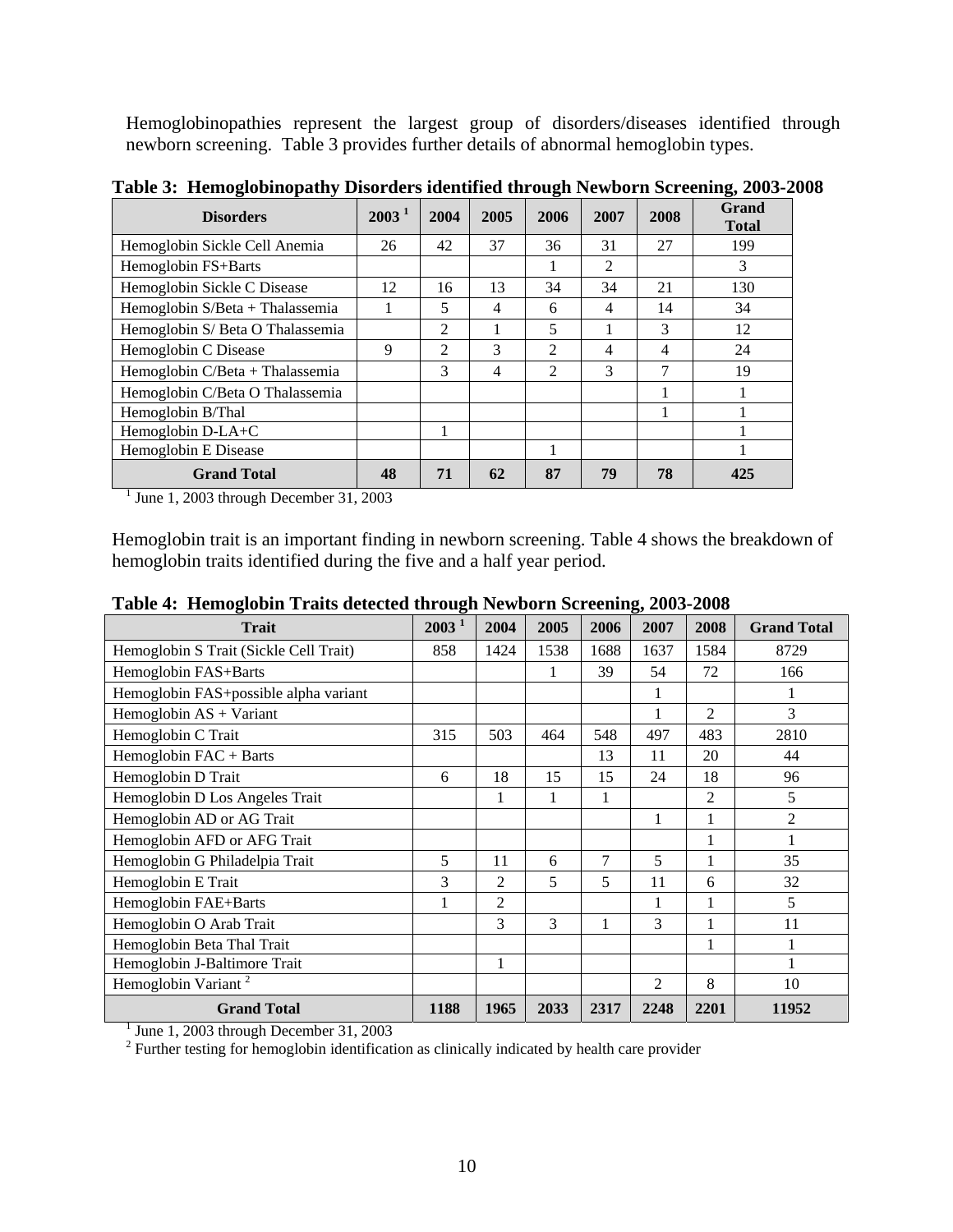#### **SCREENING DATA BY PUBLIC HEALTH DISTRICT**

The Mississippi map below shows the state broken into the nine public health districts. The number of confirmed disorders/diseases in relationship to the newborn's residence is noted by a graded color scheme. Public Health District V includes Hinds County, which includes the state's capital city, Jackson, and the tertiary care center at UMMC. This district has the highest population concentration for this largely rural state, which likely accounts for the highest number of confirmed disorders/diseases.



## **Confirmed Disorders/Diseases by Public Health District Mississippi, 2003-2008**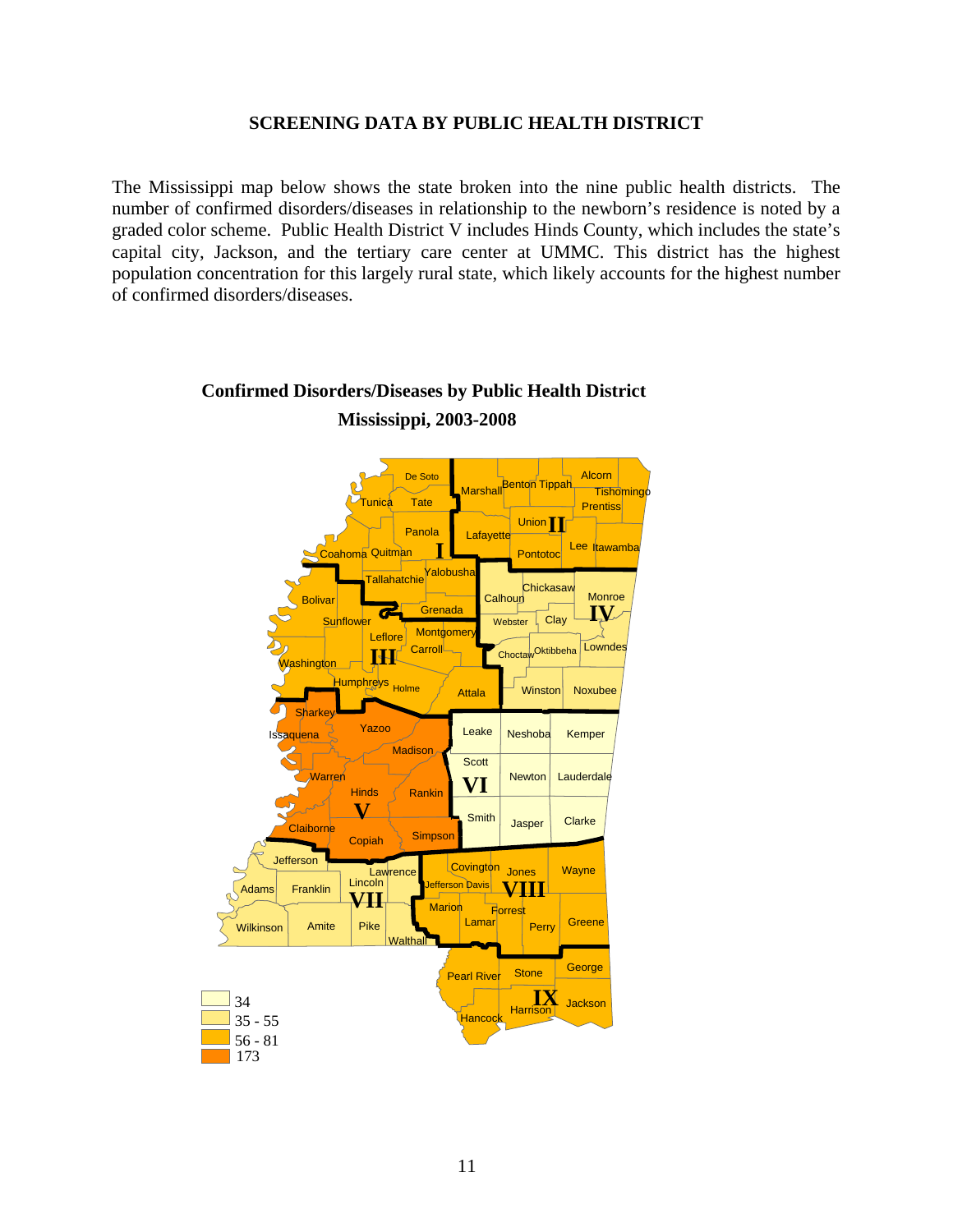#### **GENETIC AND SICKLE CELL CLINICS BY PUBLIC HEALTH DISTRICT**

Because the disorders/diseases identified through newborn screening are found in every public health district in the state, Genetic and Sickle Cell Satellite Clinics have been established to address the special health care needs of these patients and improve access to care. A compounding factor for our largely rural state is that UMMC is the state's only tertiary care center located in Jackson, Hinds County. Access to health care, especially medical specialty care, directly impacts the health outcomes of newborns and children with special health care needs such as those diagnosed through newborn screening. The map below shows the location of these clinics.

The District Genetic/CMP staff assist specialty providers with these satellite clinics by providing nursing, social work and nutritional support, and help patients and families connect with local community resources. **Satellite Clinics** 

| 1. Senatobia              |  |
|---------------------------|--|
| 2. Batesville             |  |
| 3. Greenwood              |  |
| 4. Greenville             |  |
| 5. West Point             |  |
| 6. Jackson                |  |
| 7. Meridian               |  |
| 8. McComb                 |  |
| 9. Hattiesburg            |  |
| 10. Gulfport              |  |
| 11. Ocean Springs         |  |
|                           |  |
| <b>Genetic Clinic</b>     |  |
| <b>Sickle Cell Clinic</b> |  |
| UMMC                      |  |

**By Public Health Districts** 

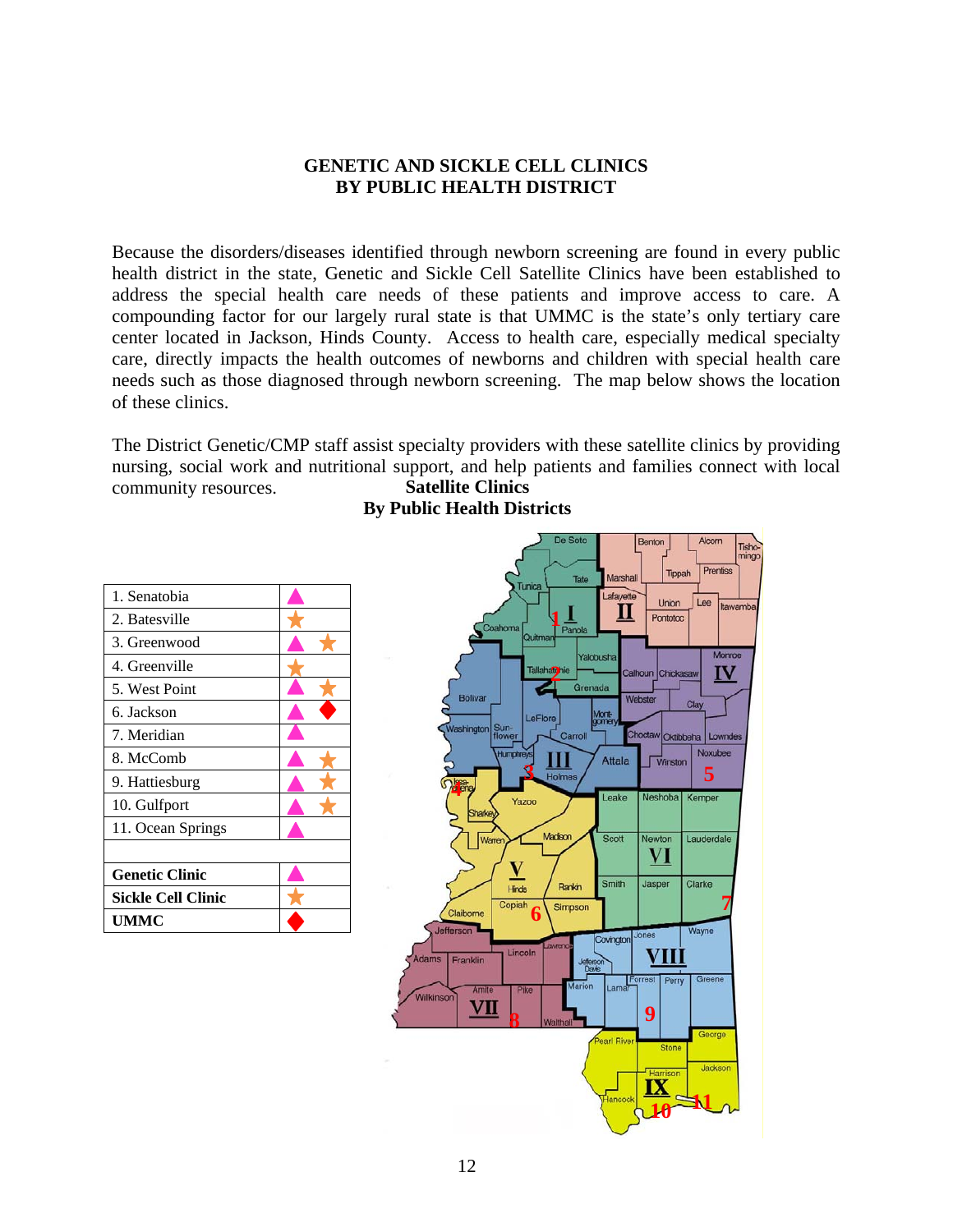#### **NEWBORN SCREENING PROGRAM**

#### **Economic Impact of Newborn Screening in Mississippi**

Newborn screening saves lives and improves health outcomes. Specialty care for the management of the disorders identified through newborn screening is required to improve health outcomes and possibly reduce long-term healthcare costs. Early identification of newborn screening disorders results in earlier treatment, often before symptoms occur to prevent the consequences of delayed identification.

The Newborn Screening Program is supported by a \$100.00 fee per screen, which is paid by the birthing hospitals. These funds are used to pay for laboratory testing, program administrative costs, and follow-up efforts.

#### **Regional Activities**

Mississippi is an active participant in the Southeastern Regional Genetics Group (SERGG). SERGG is a network of genetics and newborn screening providers in Alabama, Florida, Georgia, Louisiana, Mississippi, North Carolina, South Carolina, Tennessee, Puerto Rico, and the U.S. Virgin Islands. The network is funded in part by a grant from the Federal Health Resources and Service Administration (HRSA) Maternal and Child Health Bureau (MCHB).

The goals of SERGG are to address the inequities in genetic services and resources in the region and to expand existing regional capabilities and resources to address these gaps. SERGG facilitates information sharing among providers of genetic services and consumers and establishes collaborative partnerships with other professional organizations.

#### **Future Plans**

Newborn Screening is an impressive public health achievement and is an essential component of Mississippi child health services. The future depends on our responses to new advances in genetic science and changes in health care delivery and financing. The Mississippi Genetics Advisory Committee meets annually to stay informed of current national trends in newborn screening to facilitate timely recommendations for our state program. The Mississippi Newborn Screening Program will implement a hemoglobinopathy surveillance registry to track health outcomes of patients identified with certain hemoglobinopathies. The Newborn Screening Program also plans to conduct a survey of providers and parents on their knowledge of newborn screening. Information from this survey will be used for training and other programmatic activities.

 **For questions regarding this report contact the MSDH Newborn Screening Program at 601-576-7619.**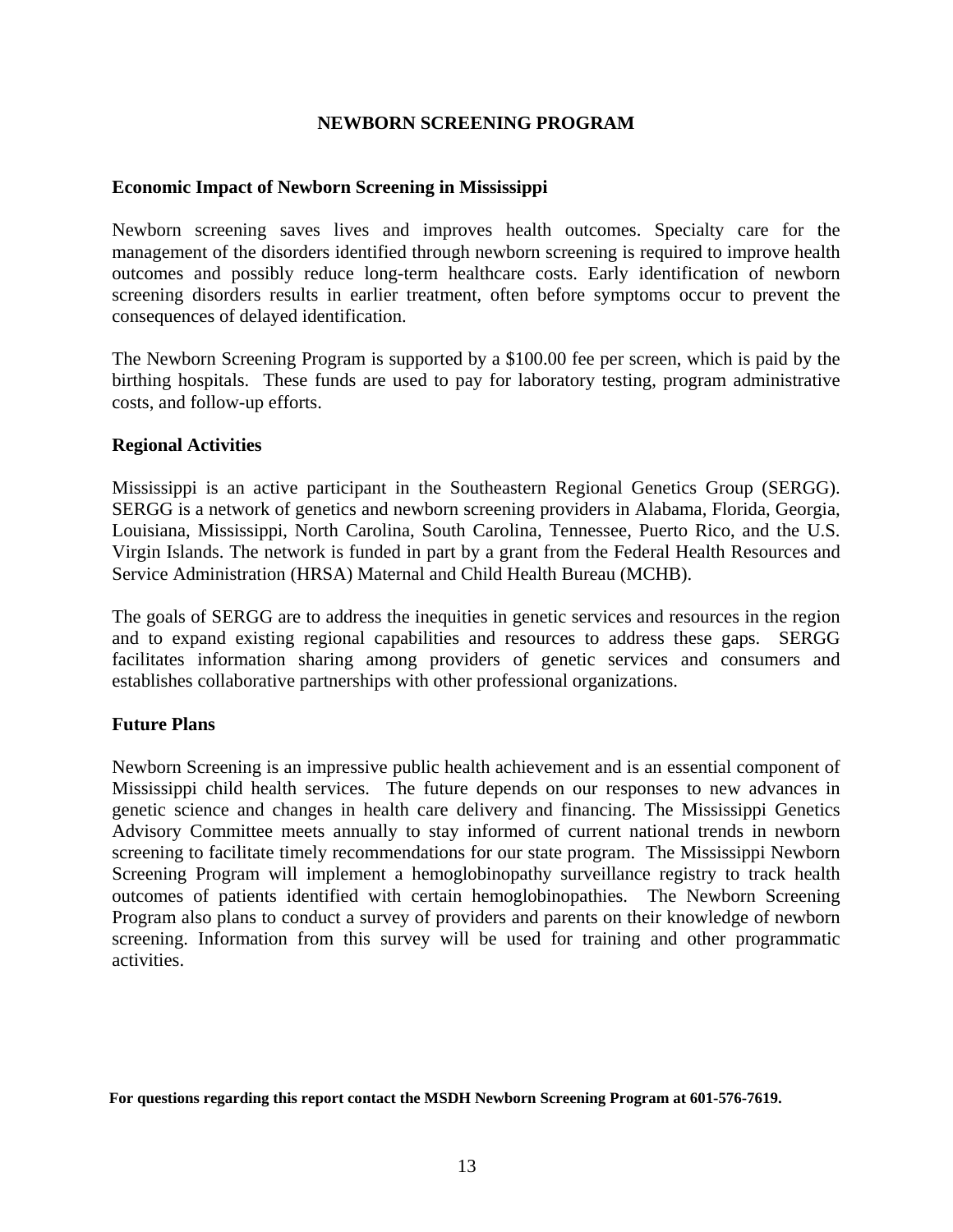#### **APPENDIX A MISSISSIPPI GENETIC NEWBORN SCREENING PANEL**

Effective June 1, 2003

#### **Disorders detected by tandem mass spectrometry (MS/MS)**

**Amino Acid Disorders** 

Argininemia (ARG) Argininosuccinic Aciduria (ASA Lyase Deficiency) Carbamoylphosphate Synthetase Deficiency (CPS Deficiency) Citrullinemia (ASA Synthetase Deficiency) Homocystinuria (HCys) Hyperammoninemia, Hyperornithinemia, Homocitrullinemia Syndrome (HHH) Hypermethioninemia (MGT) **DNA** - Maple Syrup Urine Disease (MSUD) 5-Oxoprolinuria (Pyroglutamic aciduria) Phenylketonuria (PKU) Tyrosinemia Type I (TYR I) Tyrosinemia Type II (TYR II)

#### **Organic Acid Disorders**

| 3-Hydroxy-3-Methylglutaryl-CoA Lyase Deficiency (HMG Co-A Lyase Def) |
|----------------------------------------------------------------------|
| <b>DNA</b> - Glutaric Aciduria Type I (GA I)                         |
| Isobutyryl-CoA Dehydrogenase Deficiency                              |
| <b>DNA</b> - Isovaleric Acidemia<br>(IVA)                            |
| Malonic Aciduria                                                     |
| 2-Methylbutyryl-CoA Dehydrogenase Deficiency (2MBCD Deficiency)      |
| <b>DNA</b> - 3-Methylcrotonyl-CoA Carboxylase Deficiency (3MCC)      |
| 3-Methylglutaconyl-CoA Hydratase Deficiency (3MGA Deficiency)        |
| <b>DNA</b> - Methylmalonic Acidemia (MMA)                            |
| Mitochondrial Acetoacetyl-CoA Thiolase Deficiency                    |
| Multiple CoA Carboxylase Deficiency (MCCD)                           |
| <b>DNA</b> - Propionic Acidemia (PPA)                                |
|                                                                      |

#### **Fatty Acid Oxidation Disorders**

Carnitine/Acylcarnitine Translocase Deficiency (Translocase) Carnitine Palmitoyltransferase I Deficiency (CPT I) Carnitine Palmitoyltransferase II Deficiency (CPT II)

**DNA** - Long-Chain 3-hydroxyacyl-CoA Dehydrogenase Deficiency (LCHAD)

**DNA** - Medium-Chain Acyl-CoA Dehydrogenase Deficiency (MCAD) Multiple Acyl-CoA Dehydrogenase Deficiency (MADD or GA II) Carnitine Palmitoyltransferase II Deficiency (CPT II) Short-Chain Acyl-CoA Dehydrogenase Deficiency (SCAD) Short-Chain Hydroxy Acyl-CoA Dehydrogenase Deficiency (SCHAD) Trifunctional Protein Deficiency (TFP Deficiency) Very Long-Chain Acyl-CoA Dehydrogenase Deficiency (VLCAD)

#### **General Disorders detected by biochemical and other technologies**

- **DNA** Biotinidase Deficiency (BIO)
	- Congenital Hypothyroidism (TSH)

Congenital Adrenal Hyperplasia (CAH)

- **DNA** Cystic Fibrosis (CF)
- **DNA** Galactosemia (GAL)
- **DNA** Hemoglobinopathies (HGB)

#### **DNA: Denotes DNA confirmatory testing for some disorders with common mutations.**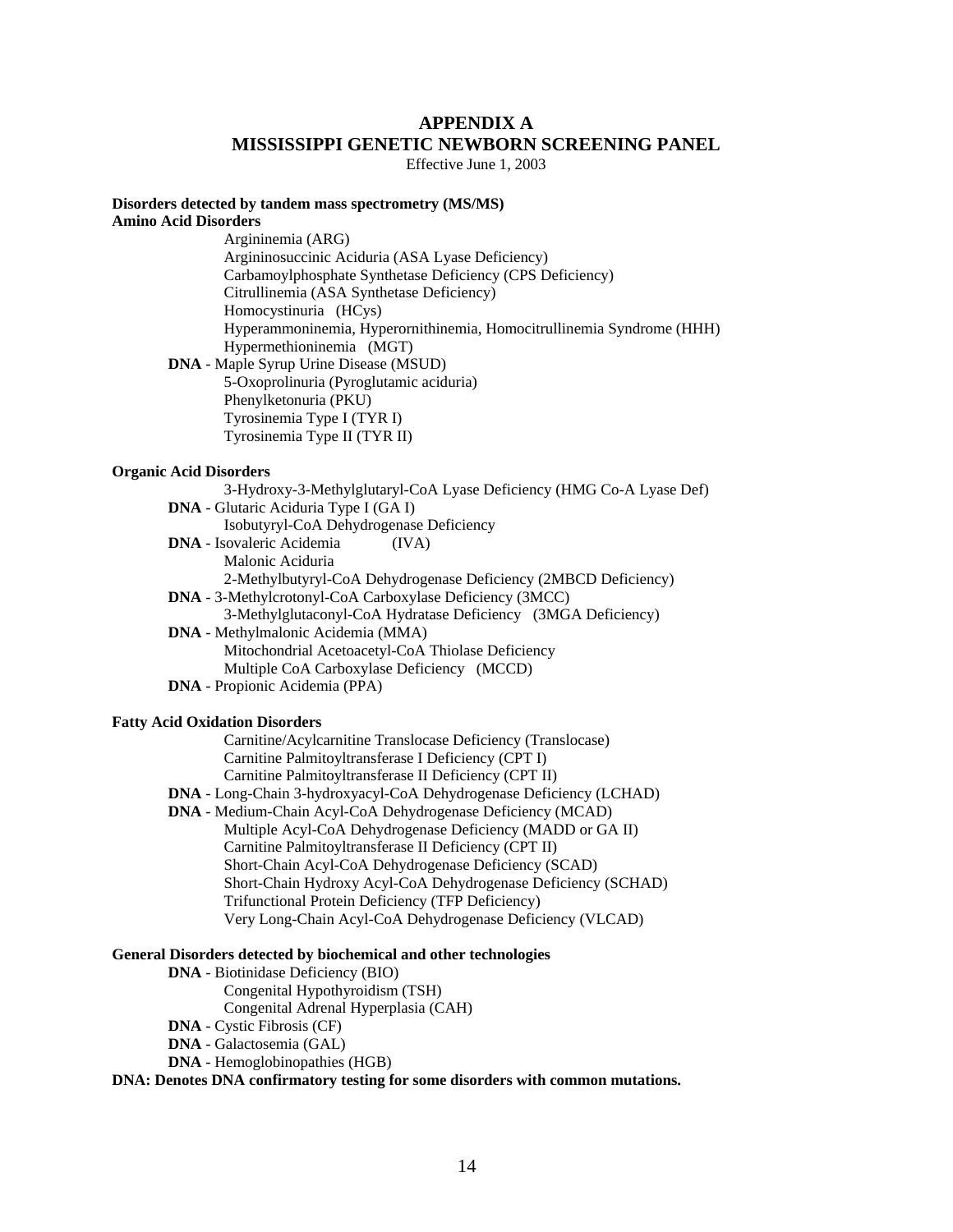| Disease/Disorder                      | <b>Clinical Signs/ Consequences</b>                                                                                                                                                                                                                                                                                                                                                                      | <b>Possible Treatment</b>                                                                                                                                                                                                                                                                                                                |
|---------------------------------------|----------------------------------------------------------------------------------------------------------------------------------------------------------------------------------------------------------------------------------------------------------------------------------------------------------------------------------------------------------------------------------------------------------|------------------------------------------------------------------------------------------------------------------------------------------------------------------------------------------------------------------------------------------------------------------------------------------------------------------------------------------|
| Group                                 |                                                                                                                                                                                                                                                                                                                                                                                                          | <b>Considerations</b>                                                                                                                                                                                                                                                                                                                    |
| Amino Acids/Organic<br>Acids/Nitrogen | Acute progressive metabolic<br>encephalopathy: poor feeding, emesis,<br>seizures, irritability,<br>hypotonia, lethargy, coma and death.<br>Clinical signs include: anorexia, emesis,<br>tachypnea or apnea, hypertonia or<br>hypotonia, lethargy or irritability,<br>dermatitis (occasional alopecia),<br>developmental delay and seizures.                                                              | Reduce the accumulation of the<br>substrate that is toxic, e.g., amino<br>acid-restricted diet; use supplements<br>to help excrete toxic substrates and<br>provide alternative metabolic<br>pathways; provide conditionally<br>essential nutrients; supply products<br>of blocked primary pathways, and<br>replace deficient cofactors * |
| Fatty Acid Oxidation<br>Disorders     | Encephalopathy, vomiting, hypoketotic<br>hypoglycemia, muscle weakness,<br>cardiomyopathy, rhabdomyolysis,<br>metabolic acidosis, abnormal liver function<br>tests, lactic acidosis                                                                                                                                                                                                                      | Avoid high fat diet, avoid fasting,<br>provide L-carnitine supplementation<br>when appropriate, provide essential<br>fatty acids, use of MCT Oil, use<br>uncooked cornstarch, continued<br>night feedings *                                                                                                                              |
| Classic Galactosemia                  | CNS, GI, liver, renal, eye and ovarian<br>failure, infertility, failure to thrive in<br>almost all, emesis and diarrhea within days<br>of exposure, jaundice, onset 4-10 days,<br>lasting >6 weeks, hepatomegaly, ascites,<br>cirrhosis progressing to liver failure,<br>Escherichea coli sepsis; neonatal death,<br>cerebral edema (increased intracranial<br>pressure),<br>cataracts, verbal dyspraxia | Galactose restricted diet *                                                                                                                                                                                                                                                                                                              |
| <b>Biotinidase Deficiency</b>         | Poor feeding, lethargy, hypotonia,<br>developmental delay, seizures, alopecia,<br>hearing deficits                                                                                                                                                                                                                                                                                                       | Biotin Replacement therapy                                                                                                                                                                                                                                                                                                               |
| Congenital Hypothryoidism             | Development delay, mental retardation,<br>poor growth                                                                                                                                                                                                                                                                                                                                                    | Thyroid Replacement Therapy                                                                                                                                                                                                                                                                                                              |
| Congenital Adrenal<br>Hyperplasia     | Lethargy, life-threatening adrenal crises,<br>coma, shock, death, failure to thrive,<br>ambiguous genitalia in females,<br>genitourinary plastic therapy                                                                                                                                                                                                                                                 | <b>Cortisol Replacement Therapy</b>                                                                                                                                                                                                                                                                                                      |
| <b>Cystic Fibrosis</b>                | Failure to thrive, pulmonary infections,<br>chronic lung disease, pancreatic<br>insufficiency, possible sterility in males,<br>clubbing, rectal prolapse                                                                                                                                                                                                                                                 | Pancreatic Enzymes Replacement<br>Therapy, Airway Clearance<br>Techniques (ACTs), inhaled<br>medications, antibiotics, exercise                                                                                                                                                                                                          |
| Hemoglobinopathies                    | Vaso-occlusive complications,<br>hepatosplenomegaly hemolytic anemia,<br>splenic sequestration, gallstones, blood<br>transfusions, splenectomy, chronic organ<br>damage, pneumonia, acute chest syndrome,<br>pain episodes, aplastic crisis, stroke, life<br>threatening infections, death                                                                                                               | Family education, immunizations,<br>penicillin prophylaxis, prompt<br>treatment of acute illness                                                                                                                                                                                                                                         |

### **APPENDIX B DISEASE/DISORDER POSSIBLE TREATMENT CONSIDERATIONS**

**\*** Treatments are based on the disorder and clinical situation as determined by the biochemical geneticist.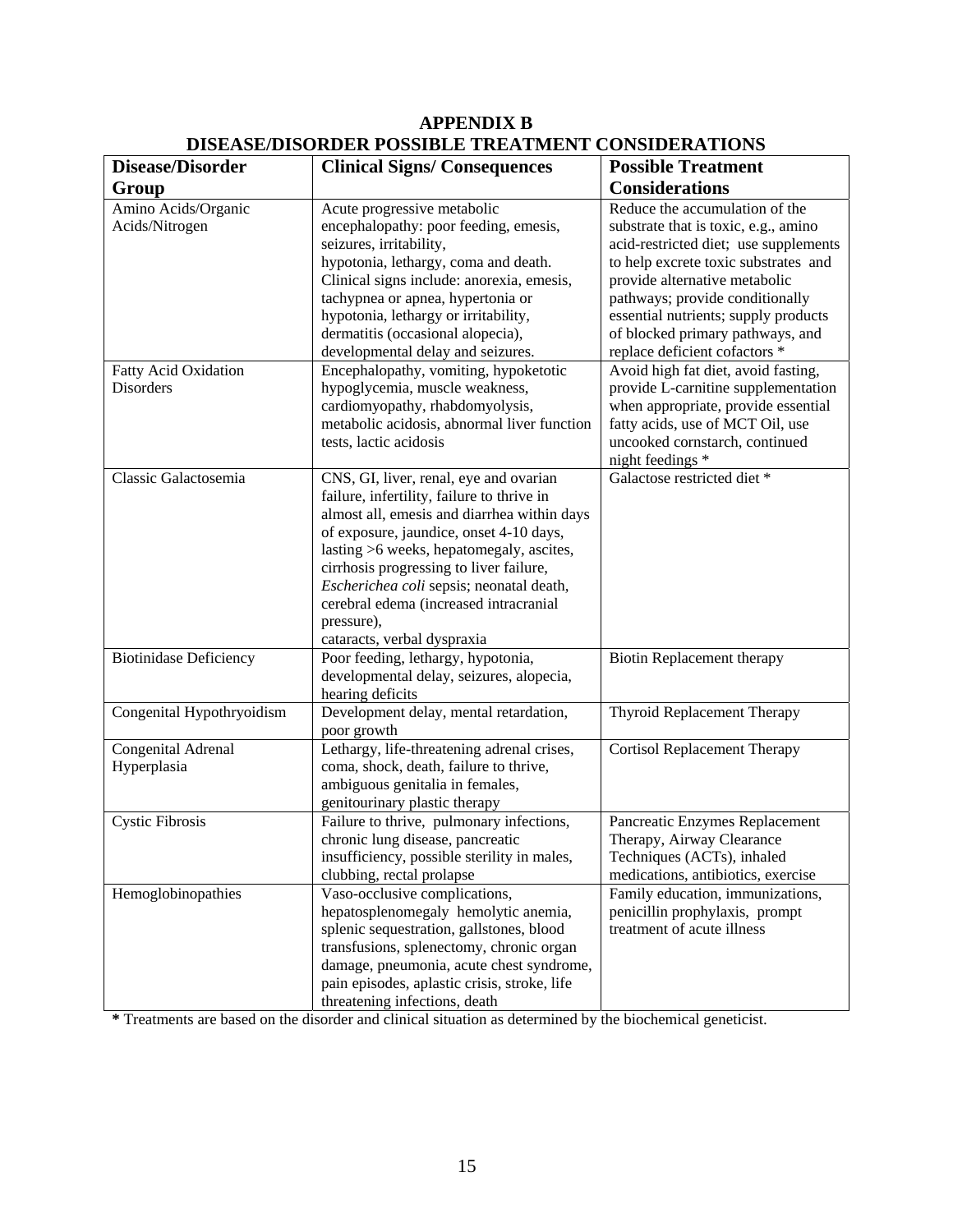#### **APPENDIX C GENETICS ADVISORY COMMITTEE MEMBERS**

Hans-Georg O. Bock, M.D. Office: 601- 984-1900 **Chair** University of Mississippi Medical Center Fax: 601-984-1916 Division of Medical Genetics Home: 601-992-0736 Department of Preventive Medicine hbock@prevmed.umsmed.edu 2500 North State Street Jackson, MS 39216

Tami H. Brooks, M.D. Office: 601-815-5300 **Vice Chair** University of Mississippi Medical Center Fax: 601-978-3549 North Pediatric Clinic tbrooks@njpeds.umsmed.edu 5965 I-55 North Jackson, MS 39213

Victoria (Vickie) Murdy, LCSW Office: 601-266-5163 Institute for Disability Studies/USM Fax: 601-543-8445 17 Annapolis victoria.murdy@usm.edu Hattiesburg, Mississippi 39402

Omar Abdul-Rahman, M.D. Office: 601- 984-1900 University of Mississippi Medical Center Fax: 601-984-1916 Division of Medical Genetics Home: 601-992-0736 Department of Preventive Medicine oabdulrahman@prevmed.umsmed.edu 2500 North State Street Jackson, MS 39216

Gail Megason, M.D. **Office: 601- 984-5220** University of Mississippi Medical Center Fax: 601-984-1916 Department of Pediatrics-Hematology Home: 601-992-0736 2500 North State Street gmegason@ped.umsmed.edu Jackson, MS 39216

Michael Bailey, PhD Office: 601-982-3251 Mississippi Hospital Association Fax: 601-368-3200 116 Woodgreen Crossing Mbailey@mhanet.org Madison, Mississippi 39110

Chris Friedrich, M.D. Office: 601-984-1900 University of Mississippi Medical Center Fax: 601-984-1916 Division of Medical Genetics cfriedrich@prevmed.umsmed.edu Department of Preventive Medicine 2500 North State Street Jackson, Mississippi 39216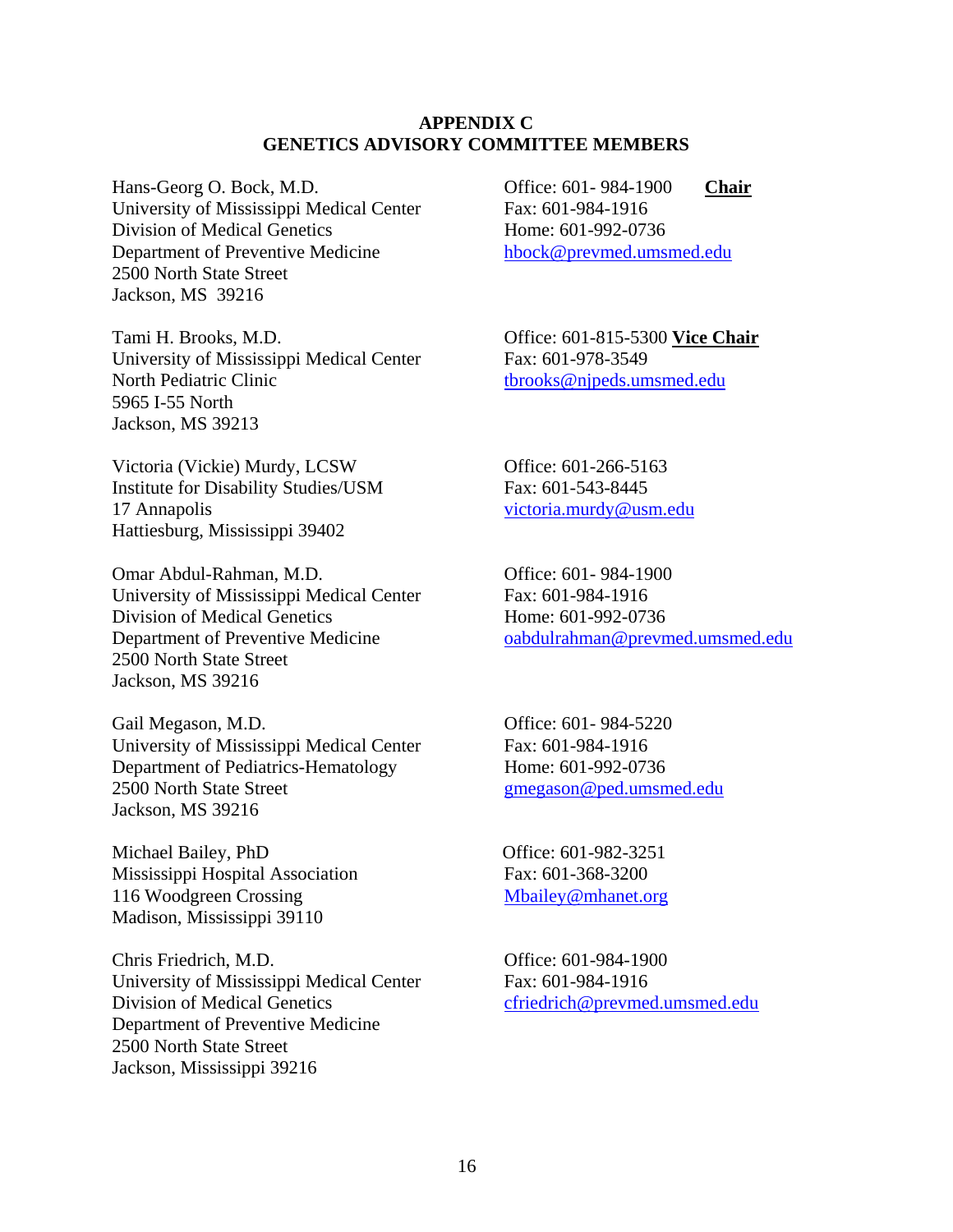Randall Henderson, M.D. Office: 601-288-3440 Southern Mississippi Neonatology Fax: 601-288-3451 117 Carrie Road erhender@aol.com Hattiesburg, MS 39402

George Moll, M.D. **Office: 601-984-5217** University of Mississippi Medical Center Fax: 601-815-3672 Department of Pediatric Endocrinology vred2@ped.umsmed.edu 2500 North State Street Jackson, MS 39216

March of Dimes Office: 601-933-1071 Mississippi Chapter Fax: 601-933-1152 10 River Bend Place, Suite 110 Flowood, MS, 39232

Robin Wilkerson, Ph.D., R.N., B.C. Office: 601-984-6253 University of Mississippi Medical Center Fax: 601-984-6206 School of Nursing rwilkerson@umc.edu 2500 North State Street Jackson, MS 39216

Kelly Hersey, M.D. Office: 601-815-7155 Department of Pediatrics Office: 601-815-2005 University of Mississippi Medical Center khersey@ped.umsmed.edu 2500 North State Street Jackson, MS 39216

Mrs. Julie Manley (Parent) Home: 601-824-1541

P.O. Box 1700 Cell Phone: 601-906-5442 Jackson, MS 39215 manley\_family@comcast.net

**Revised March 3, 2011**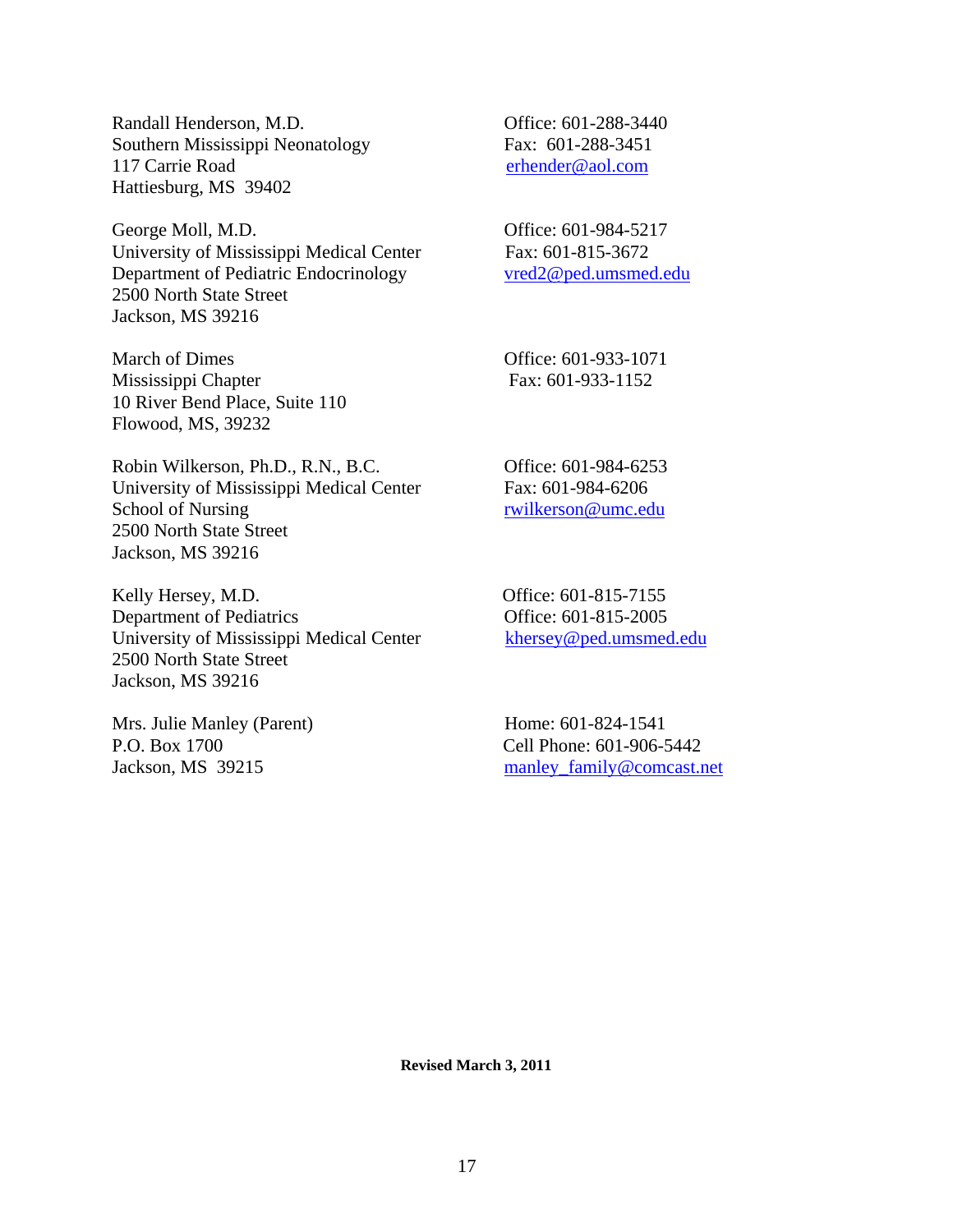#### **APPENDIX D DRIED BLOOD SPOT CARD**



- 1. Hold infant's limb in a dependent position to increase blood flow.
- 2. Clean heel thoroughly. Wipe with alcohol and dry before puncturing.
- 3. Puncture heel with sterile lancet deep enough to assure free flow of blood.
- 4. Wipe away first drop and discard.
- 5. Allow a large drop of blood to form on the infant's heel. Apply the back side of the filter paper directly to the puncture site where the drop of blood has formed. The drop of blood should be large enough to approximately fill one circle,
	- DO NOT: a) Apply more than one drop of blood per circle. DO NOT: b) Apply blood to both front and back of filter paper.
	-
- 6. Apply blood to all circles.
- 7. Allow blood spots to completely dry in a horizontal position at room temperature for a minimum of 4 hours (see diagram). Do not stack specimens while specimen is exposed. After drying, rewrap this cover sheet to its original position to protect specimen.
- 8. Send by Pre-Paid Overnight Courier within 24 hours of collection to: PerkinEimer Genetics, Inc.
	-
	- 90 Emerson Lane
	- Bridgeville, PA 15017
	- (412) 220-2300
- 9. If you have questions please call the Mississippi State Department of Health Genetic Screening Program at (601) 576-7619.